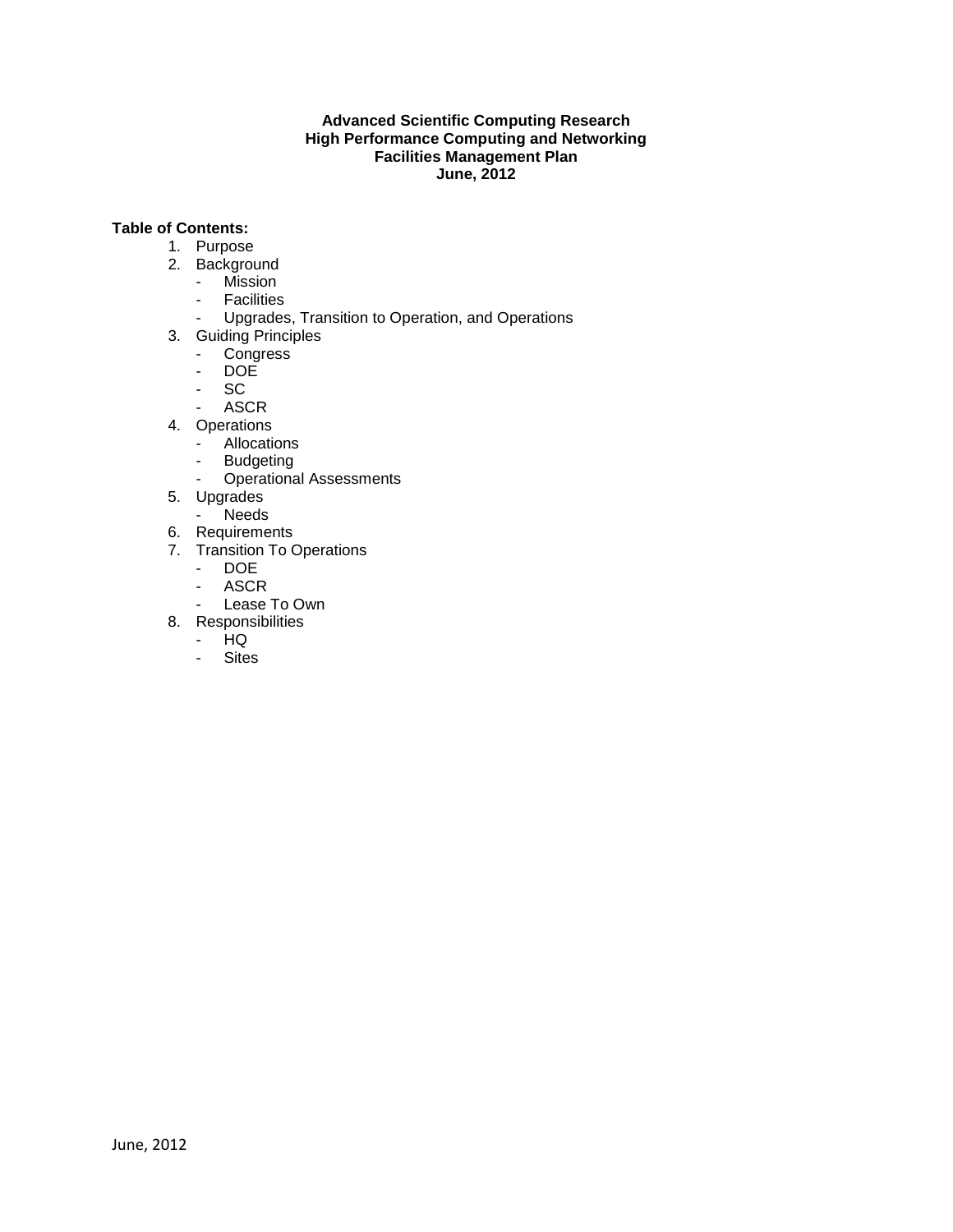### **1. Purpose**

The ASCR High Performance Computing (HPC) and Networking scientific user facilities assist in meeting the needs of its **stakeholders**; i.e., universities, National Laboratories, industry, and the Department of Energy (DOE) Office of Science (SC) Program Offices (ASCR, Basic Energy Sciences, Biological and Environmental Research, Fusion Science, High Energy Physics, and Nuclear Physics).

This Plan describes the Advanced Scientific Computing Research **(**ASCR) **Management** of **Facilities** Upgrades, Transition to Operations, and Operations.

To accomplish this purpose, this Plan includes the ASCR program and project management **Tailoring** of the following:

- DOE **Program** and **Project** Management Order 413.3b of November 29, 2010.
- SC Tailoring of the DOE Order.
- DOE Integrated Project Team Guide.
- OMB Circulars A-11 (Operations Guide), A-123 (Management's Responsibility for Internal Control), and A-131 (Operations Evaluations).

The **audience** for this Plan is the HPC and Networking staff at ASCR, SC HPC National Laboratories (Argonne, Berkeley, and Oak Ridge), and the respective DOE Site Offices.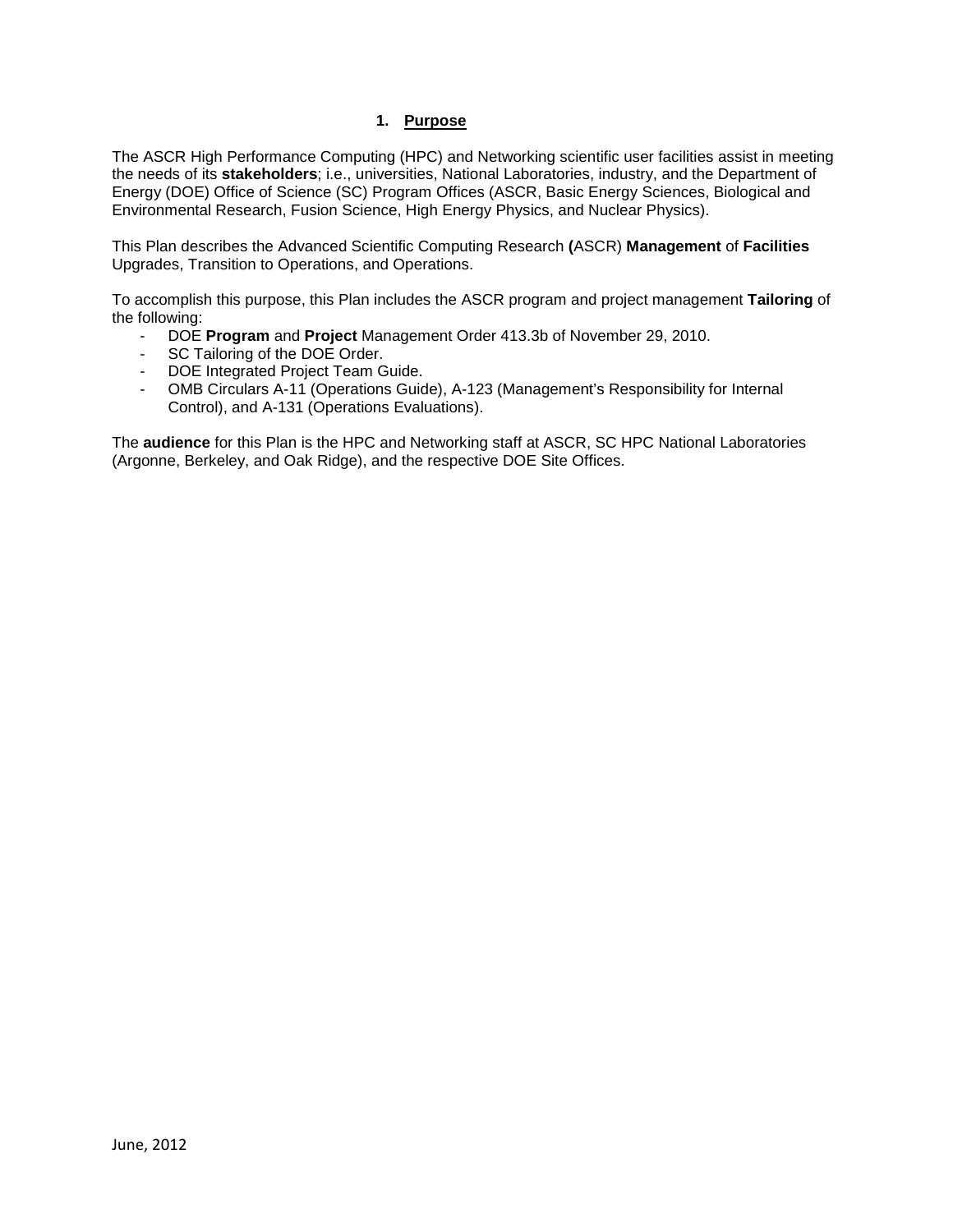# **2. Background**

The **Mission** of the ASCR program is to discover, develop, and deploy HPC and Networking capabilities to analyze, model, simulate, and predict complex phenomena important to DOE. The ASCR [HPC](http://science.energy.gov/ascr/facilities/) and [Networking scientific user facilities](http://science.energy.gov/ascr/facilities/) have uptimes in excess of 90% in delivering forefront capabilities; e.g., 1000s of trillions of calculations per second. The HPC facilities are required to protect the propriety information of some of thier users. The homepages for these HPC and Networking scientific user facilities can be accessed via the ASCR facilities homepage [\(http://science.energy.gov/ascr/facilities/\)](http://science.energy.gov/ascr/facilities/).

The **Leadership** Class Facility (LCF) is a world-leading HPC dedicated to breakthrough science and engineering, The LCF provides very large allocations of HPC processor hours to the science community, including users not financially supported by DOE. The DOE High-End Computing Revitalization Act defines Leadership System as a high-end computing system that is among the most advanced in the world in terms of performance in solving scientific and engineering problems. The components of the LCF are:

-The Oak Ridge Leadership Computing Facility (**OLCF**). -The Argonne Leadership Computing Facility (**ALCF**).

The other 2 ASCR facilities are the following:

- The National Energy Research Scientific Computing Center (**NERSC**) at the Lawrence Berkeley National Laboratory provides HPC for basic scientific research and has over 4,000 users. The DOE High-End Computing Revitalization Act defines a **High-end Computing** System as a computing system with performance that substantially exceeds that of systems that are commonly available for advanced scientific and engineering applications.
- Energy Sciences Network (**ESnet**) is a high-speed network serving thousands of DOE researchers and collaborators worldwide; and is managed and operated by the ESnet staff at Lawrence Berkeley National Laboratory,

Facility Users are the PIs, co-PIs, and various collaborators who have been authorized to use the facility as part of an approved research project and who have completed lab-specific user agreements. This excludes facility staff and vendors unless they are also members of a research project.

A user facility is a federally sponsored research facility available for external use to advance scientific or technical knowledge under the following conditions:

- The facility is open to all interested potential users without regard to nationality or institutional affiliation.
- Allocation of facility resources is determined by merit review of the proposed work.
- User fees are not charged for non-proprietary work if the user intends to publish the research results in the open literature.
- Full cost recovery is required for proprietary work.
- The facility provides resources sufficient for users to conduct work safely and efficiently. The facility supports a formal user organization to represent the users and facilitate sharing of information, forming collaborations, and organizing research efforts among users.
- The facility capability does not compete with an available private sector capability.

ASCR HPC scientific user facilities are **similar** to other SC user facilities in that:

- The goal for the facility is to enable scientific research by users who are mostly not employed by the facility.
- Scientific projects are chosen through peer review.
- An Upgrade can have a significant impact on facility operations, due to the additional effort required by staff already committed to operational activities.

ASCR HPC scientific user facilities Upgrades **differ** from other SC projects in that: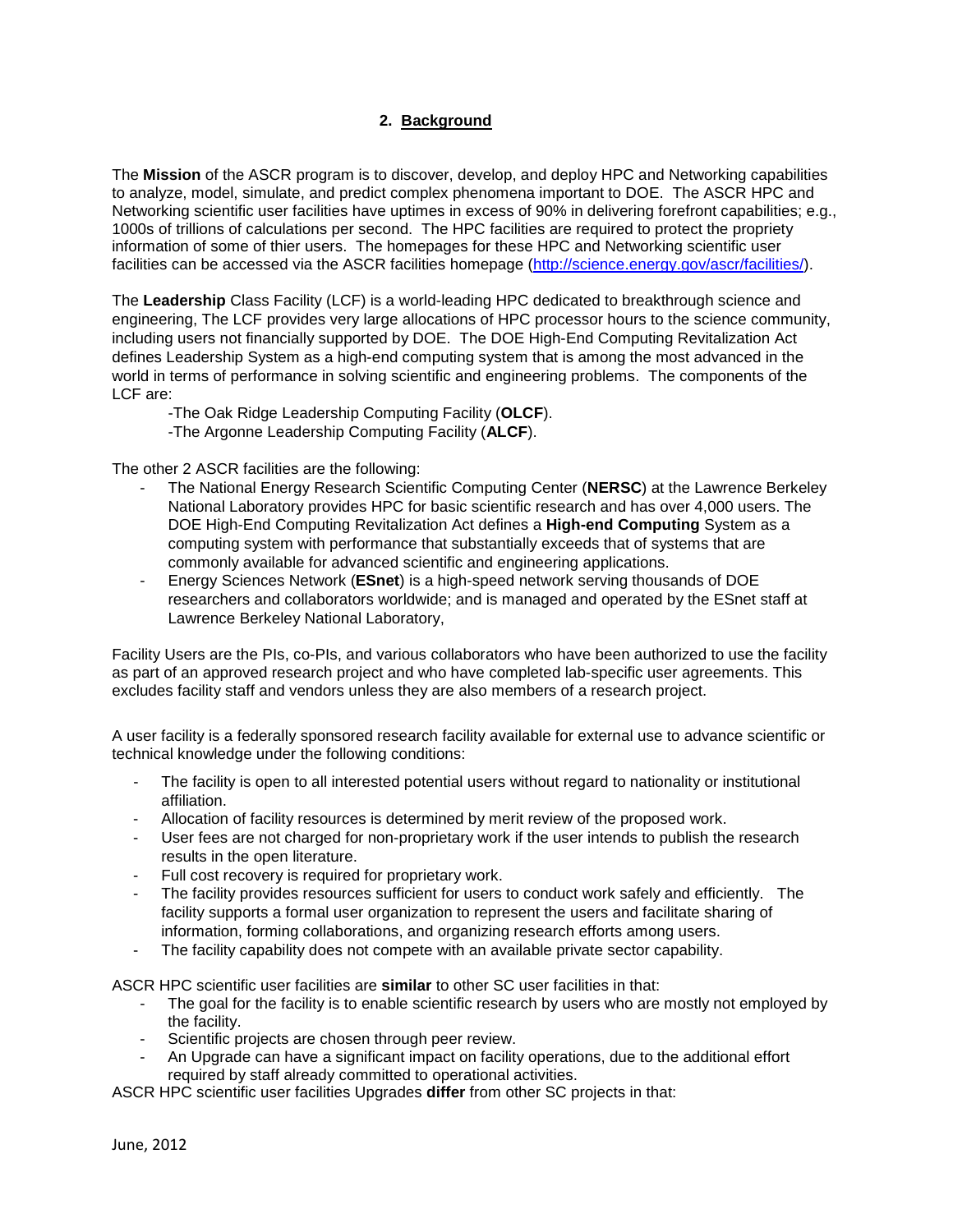- The useful life of HPC technology is much shorter than that for other SC facilities; e.g., new technology can significantly lower costs per processor hour. The Upgrades must be deployed as soon as practical to provide the capability to the science community before the technology is made obsolete by advances in the industry.
- Given the level of complexity of the systems being acquired, it is possible that a given upgrade may require multiple stages of Acceptance Testing, which necessitates precise specifications.
- Each HPC Upgrade is unique in its objectives, deliverables and tactics, and requires flexibility in the structure of its management to successfully address the context and specific environment.
- HPC Upgrades may require multiple stage of Acceptance Testing and, possibly multiple Transitions to Operation.
- In the Budget submissions to Congress, operations and project budgets are not separated.

As discussed in more detail in the following sections, the facility functions can be described as Upgrades, Transition to Operations, and Operations, as illustrated in the **flowchart** below. A facility often performs more than one of these functions at a time.



Note: Steady State costs begin with the Transition to Operations and also include maintenance and operation of the HPC and Networking Facilities.

*Maintenance* is the activity necessary to keep an asset functioning as designed during its operations and maintenance phase of an investment. Maintenance costs include costs needed to sustain an IT asset at the current capability and performance levels including: corrective hardware/software, voice and data communications maintenance; replacement of damaged or obsolete IT equipment; and associated overhead costs. Where appropriate, maintenance activities that follow agency defined project management methodologies should be managed and reported as projects and reported in Section B of the Exhibit 300B. Examples of maintenance projects include operating system upgrades, technology refreshes, and security patch implementations.

*Operations* mean the day-to-day management of an asset in the production environment and include activities to operate data centers, help desks, operational centers, telecommunication centers, and end user support services. Operational activities are reported through Section C of the Exhibit 300B. Operations costs include the expenses associated with an IT asset that is in the production environment o sustain an IT asset at the current capability and performance levels including: Federal and contracted labor costs; and costs for the disposal of an asset.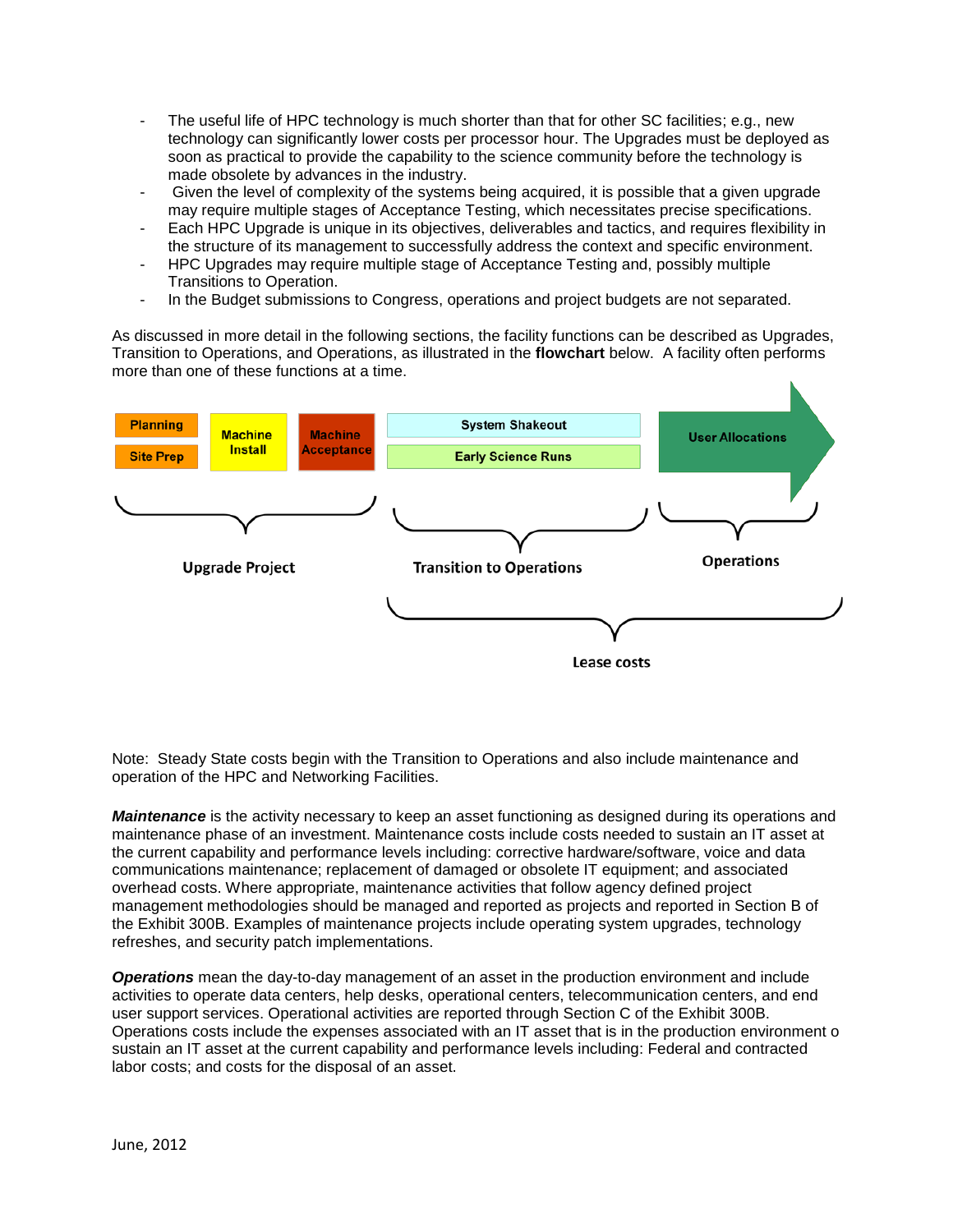# **3. Guiding Principles**

### **A. Congress**

The DOE High-End Computing Revitalization Act of 2004 (Public Law 108-423) requirements include that DOE:

- Develop and deploy high-end computing systems for advanced scientific and engineering applications.
- Support both independent and multidisciplinary team of investigators.
- Provide sustained access by the research community in the U.S. to high-end computing systems and to Leadership Systems, including provision of technical support for user of such systems.

#### **B. DOE**

The DOE **Strategic Plan** includes the "Maintain a vibrant U.S. effort in science and engineering as a cornerstone of our economic prosperity with clear leadership in strategic areas", with a Target Outcome of continuing to deliver HPC.

The DOE Order 413.3b **Objective** is to deliver every project at the Performance Baseline (PB), on schedule, within budget, and fully capable of meeting mission performance, safeguards and security, sustainability, and environmental, safety, and health requirements.

The DOE Order **Principles** for successful project execution include the following.

- Line management accountability.
- Sound, disciplined, up-front project planning.
- Well-defined and documented project requirements.
- Development and implementation of sound acquisition strategies that incorporate effective risk handling mechanisms.
- Well-defined and managed project scope and risk-based PBs.
- Development of reliable and accurate cost estimates using appropriate cost methodologies and databases.
- Properly resourced and appropriately skilled project staffs.
- Effective implementation of all management systems supporting the project; e.g., integrated safety management, risk management, change control, performance management and contract management.
- Early integration of safety into the design process.
- Effective communication among all project stakeholders.
- Utilization of peer reviews throughout the life of a project.

The DOE Order states that **Tailoring** is necessary for the efficient delivery of projects and should be applied to all projects considering size, complexity, cost, and risks. Tailoring may involve consolidation or phasing of Critical Decisions (CDs), substituting equivalent documents and concurrency of processes. Tailoring may also include adjusting the scope of Independent Project Reviews (IPRs) and delegation of acquisition authority, and other elements. Major tailored elements such as consolidating or phasing CDs or delegation of Acquisition Executives (AEs) must be specified in the Project Execution Plan (PEP) approved by the AE.

### **C. SC**

- I. The SC program **goals** include the following:
	- Facility Operations: Maximize the reliability, dependability, and availability of the SC scientific user facilities.
	- Future Facilities: Build future and upgrade existing facilities and experimental capabilities to ensure the continuing value of the SC scientific user facilities.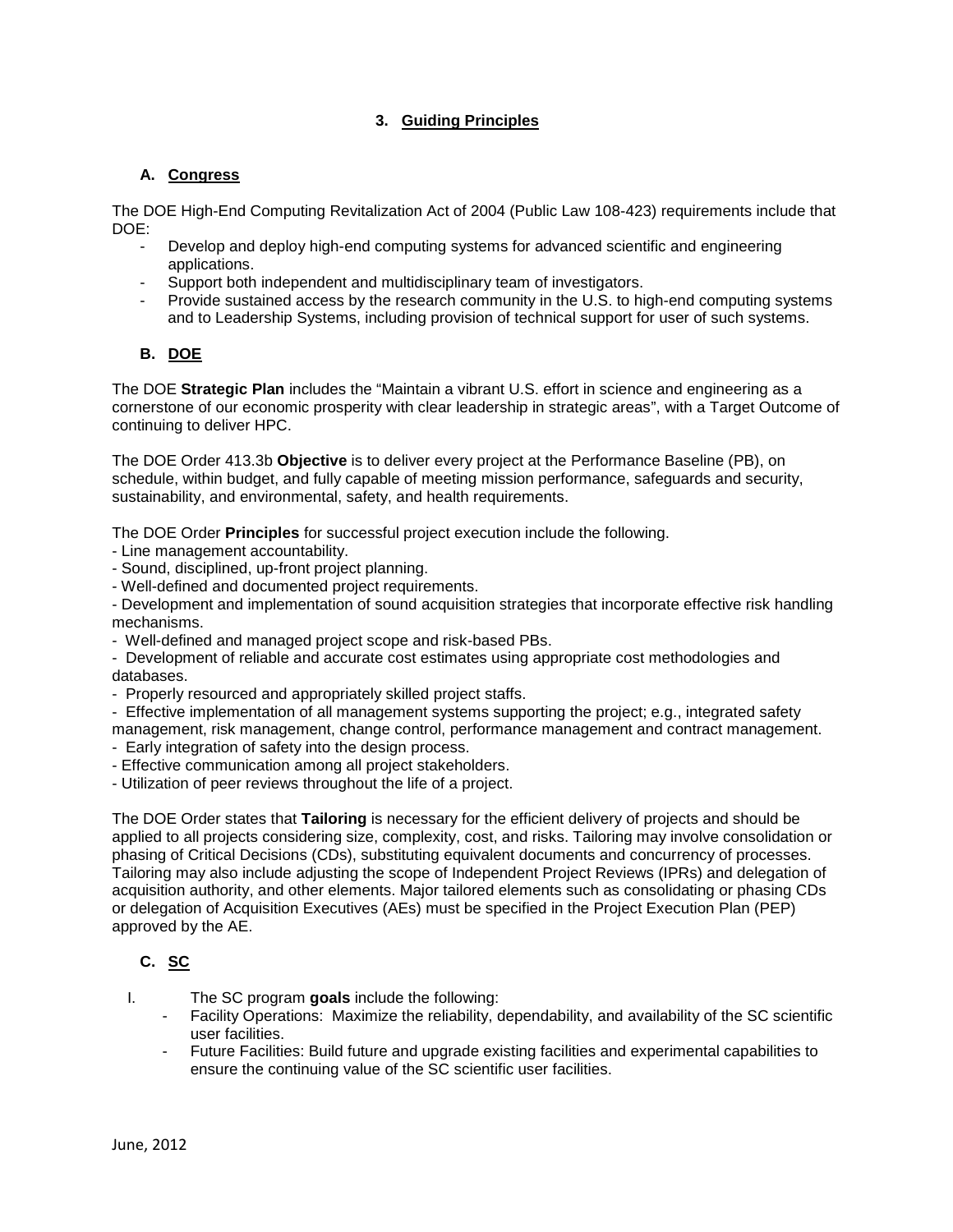- II. The SC Management System (**SCMS**) provides guidance on SC Budget and Financial Management System; e.g., the purpose of the System is to assure that the Office of Science is exemplary in its stewardship of fiscal resources. Funds are distributed on a routine basis in an efficient and effective manner, and subsystems and controls are in place to ensure that Congressional and Administrative Funding Control Points are not exceeded. The SCMS states that the SC Program Offices are to provide the following:
	- Establish and maintain effective systems for the administrative control of funds allotted.
	- Ensure that funds are not obligated in excess of available budgetary resources.
	- Ensure funds are used for the purposes for which they were appropriated.
- III. The SC Office of Project Assessment is the SC Project Management Support Office (PMSO) and provides guidance on Upgrades; e.g., **Lessons Learned** includes the following:
	- The Project's purpose and benefits must be clear and effectively communicated to all stakeholders; e.g., users, sponsors. etc.
	- Integrated Project/Program Team (IPT) success depends on establishing and nurturing strong working and personal relationships.
	- Front-end planning is an essential mechanism for identifying and addressing risk in all project phases.
	- Project reviews provide necessary "Checks and Balances" to keep the project on track and build credibility.
	- Sound baselines are important.
	- Note: "PMSO" is the term in the DOE Order. The SC PMSO is the "Office of Project Assessment" (SC-28).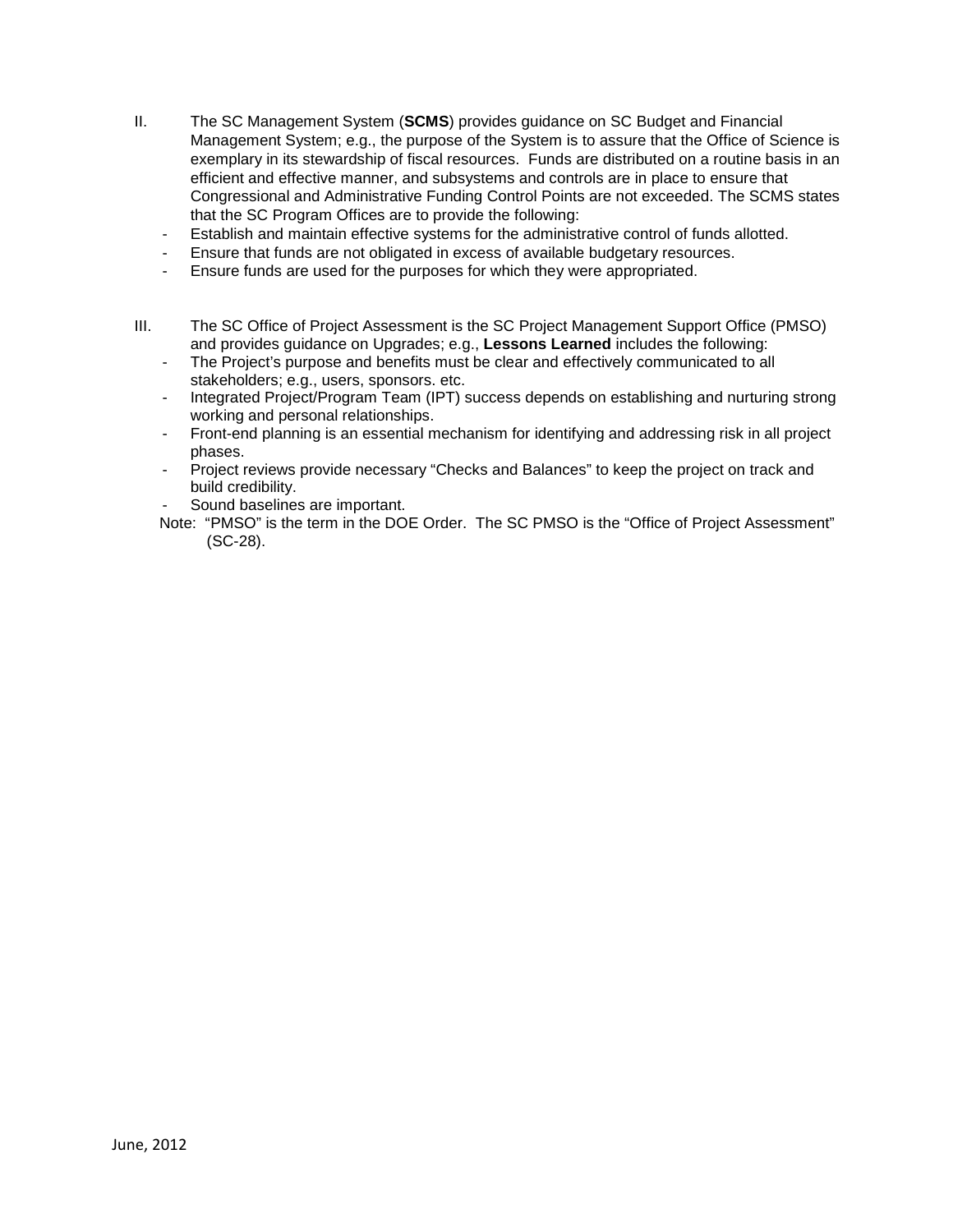## **4. ASCR**

The ASCR Upgrades are based on scientific **need.** Acceptance Testing includes scientific applications. ASCR determines the scientific need by frequent interactions with the research community and the SC research Program Offices.

The ASCR **goal** is to maximize the science produced by the HPC and Networking facilities, within the available budget.

For the HPC and Networking scientific user facilities, ASCR **tailors** the various guidance documents; e.g., the DOE Order,

The "**Steady State**" costs for the HPC and Networking facilities are the operating costs not included in the Upgrade Project Execution Plan (PEP). Steady State costs also include leases and the purchases of small items of equipment.

The HPC and Networking facilities implement a **risk**-based approach, utilizing best practices in industry, NIST guidelines, and experiences of the facilities. Each facility manages and tracks their risks via routine reviews and reporting of the major risks identified in the Risk Register for each facility. The facilities maintain cost and schedule contingencies commensurate with their major risks. Leading indicators are identified and tracked for event or time-based risks. The Risk Register changes as the Upgrade is executed. The Risk Management Plan describes the process of how risks will be identified, rated and managed. The disposition of the major risks is a key element of management reporting. Risks are managed using a three phase process:

- Identification (scope, cost, and schedule risks).
- Assessment (both qualitative and quantitative); e.g., Severity = Probability X Impact. .
- Mitigation and Management; e.g., early procurement of long-lead time equipment.

The Risk Register identifies all risks and the risks with more than a Low impact will be included in a Risk Management Plan, utilizing one of the following approaches:

- Avoid: Eliminate uncertainty; e.g., change scope. Take prior action to eliminate the likelihood and/or impact of the risk.
- Transfer: Transfer responsibility or liability; e.g., to a vendor.
- Mitigate: Reduce the size of the risk exposure; e.g., order spares.

- Accept**:** Recognize risk, plan to monitor and control; e.g., funding and schedule contingencies. Risks at a HPC Center can include:

- HPC not performing according to specifications; e.g., can't provide sufficient processors hours to users.
- HPC unreliable; e.g., buggy.
- HPC does not provide sufficient uptime; e.g., crashes too often.
- HPC hard to use; e.g., users find it difficult to use their codes.
- HPC not available when planned.
- Cyber security not sufficient.
- Software problems; e.g., does not sufficiently support scientific applications.

ASCR provides oversight of the HPC and Networking Balance of Plant (**BOP**) issues, which include power, cooling, site preparation, cyber security, property protection (given the cost of the facilities), sustainability, environment, safety, and health. As an example: An Exascale (1,000 Petaflop) HPC might have a design goal of maximum of 20 Megawatts (MW) per ExaFlop, as compared to the present power requirements of 3 MW per PetaFlop.

Documents and reports are **not** intended to be **stand-alone**.

ASCR **archives** key documents.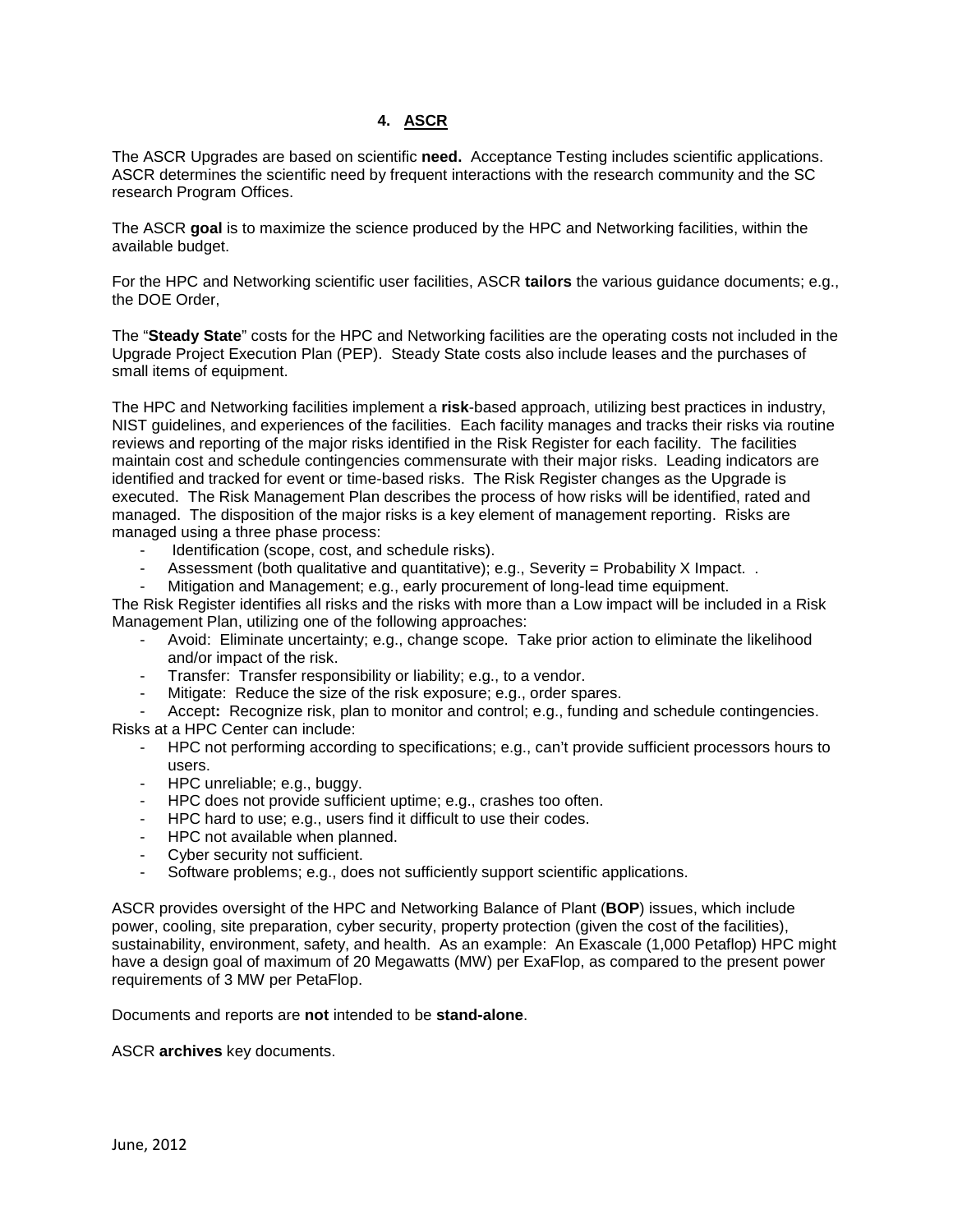#### **5. Operations**

The **Focus** of ASCR facility operations is to enable scientific discovery by performing the following:

- Deliver, maintain, and support HPC and Networking services to scientists nationwide.
- Manage cyber security.
- Manage the infrastructure.
- Manage operational risks.
- Measure effectiveness in fulfilling the needs of the users.

#### **Allocations**:

The purpose of the HPC Centers is to provide HPC allocations (processor hours) for users. The primary objectives of the HPC Allocation Policy are the following.

- Provide substantial allocations for a small number of high-impact, scientific research projects.
- Provide substantial allocations for a small number of high-risk, high-payoff projects.
- Provide numerous allocations for SC mission critical projects at NERSC.

The ASCR Allocation Policy is available at: [http://science.energy.gov/~/media/ascr/pdf/incite/docs/Allocation\\_process.pdf](http://science.energy.gov/~/media/ascr/pdf/incite/docs/Allocation_process.pdf) .

- 1. The Innovative & Novel Computational Impact on Theory and Experiment (**INCITE**) program seeks computationally intensive, large-scale research projects with the potential to significantly advance key areas in science and engineering. The program supports high-impact scientific advances on some of the world's most powerful supercomputing resources through the use of ALCF and OLCF. The proposals undergo a peer review process to assess scientific merit and to identify research projects that would not be possible without the world-class computing capabilities and computational support. The peer review process includes computational readiness reviews to assess whether the proposed work can effectively utilize large fractions of the LCFs. The award decisions are made by the LCF Centers in a combined process. Minimum awards are 10 million processor hours and average awards are over 20 million hours. The awards are multiyear. The proposals are typically due during the 3<sup>rd</sup> quarter of the Fiscal Year.
- 2. The ASCR Leadership Computing Challenge (**ALCC**) program allocates up to 30% of the computational resources at ALCF, OLCF, and NERSC. Open to scientists from the research community in national laboratories, academia and industry, the ALCC program is for high-risk, highpayoff simulations in areas directly related to the DOE energy mission, such as advancing the clean energy agenda and understanding the Earth's climate, for national emergencies, or for broadening the community of researchers capable of using leadership computing resources. The award decisions are made by ASCR. The 2011 awards ranged from 4 to 60 million hours, with an average of 19 million hours. The proposals are due during the  $2^{nd}$  quarter of the Fiscal Year. Applications submitted will be subjected to scientific merit review (peer review) and will be evaluated against the following evaluation criteria from 10CFR605: (1) Scientific and/or Technical Merit; (2) Appropriateness of the approach ;( 3) Qualifications of the personnel and Adequacy of facilities; and (4) Reasonableness and Appropriateness of the request.
- 3. The NERSC Energy Research Computing Allocations Process (**ERCAP**) provides programmatic allocations of processor hours and data storage to accelerate the pace of scientific discovery in the SC community by providing high-performance computing, information, data, and communications services. NERSC is the principal provider of high performance computing services to SC programs: Advanced Scientific Computing Research, Basic Energy Sciences, Biological and Environmental Research, High Energy Physics, Magnetic Fusion Energy, and Nuclear Physics. Fundamental to the mission of NERSC is enabling *computational science at scale,* in which large, interdisciplinary teams of scientists address fundamental problems in science and engineering that require massive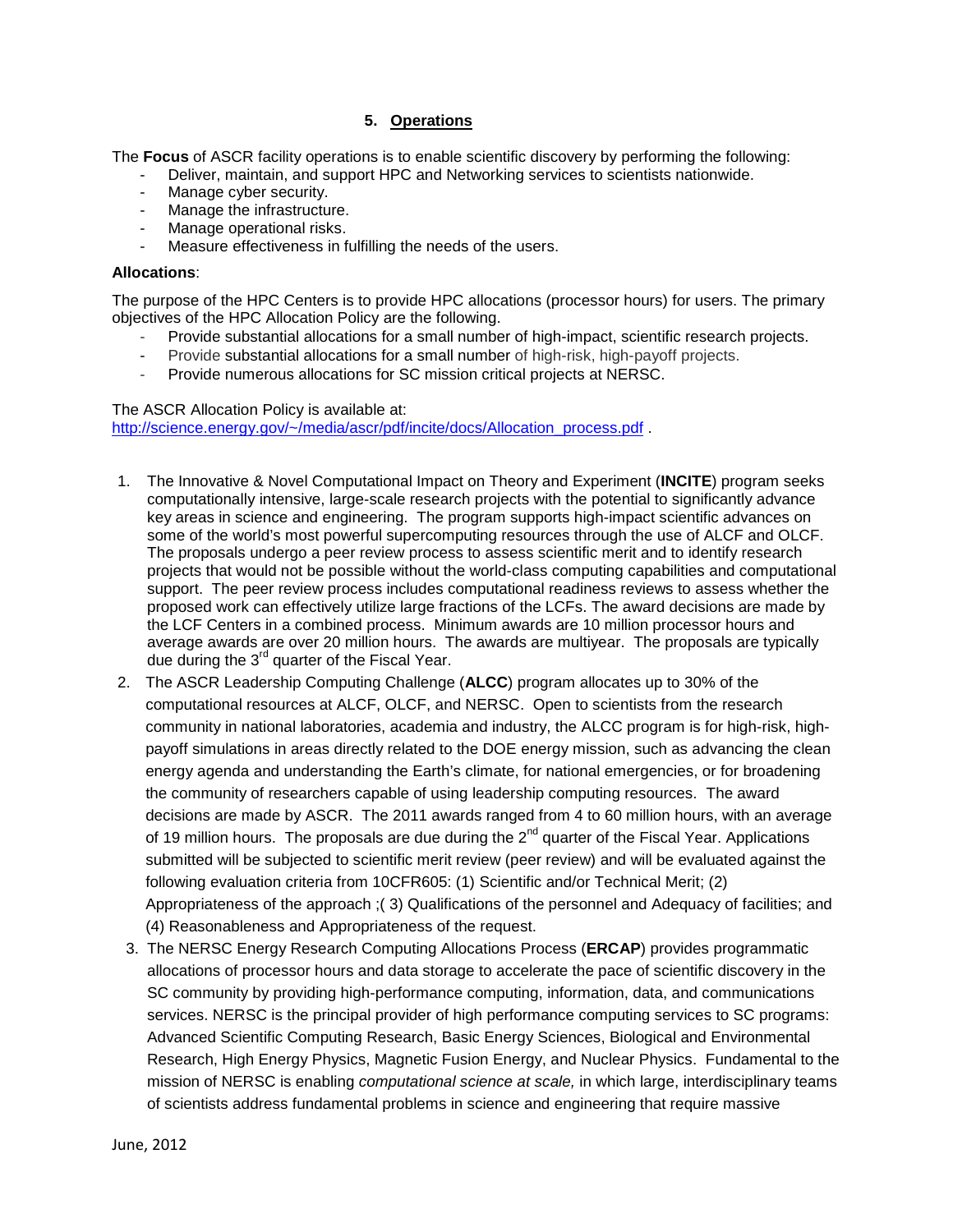calculations and have broad scientific and economic impacts. Examples of these problems include astrophysics, climate modeling, combustion modeling, computational biology, and magnetic fusion. The award decisions are made by the SC Programs, based, in part, on the peer reviews performed by the SC Programs. The awards range from less than 0.1 million hours to over 1 million hours. The proposals are due during the  $4<sup>th</sup>$  quarter of the Fiscal Year.

- 4. The HPC Center **Directors** each have 10% of the capacity for allocations that typically range from 10,000 processor hours to 100s of thousands of processor hours. Proposals can be submitted at any time. Allocations are typically made in the first 3 quarters of the Fiscal Year. Examples if these awards are the following**:**
- A new research area.
- New programming techniques that take advantage of multicore compute nodes.
- Developing new algorithms that increase the ability to do science; e.g., running at a higher scale.

As detailed in Section 7 of this Plan (Responsibilities), **Budgets** are prepared to fund the HPC and Networking Centers. The ASCR Budgets include narratives that describe the program and facilities at a high level; e.g., Mission Needs, scientific capabilities, upgrades. ASCR holds annual Budget Reviews with the HPC and Networking Centers. These Budget Reviews provide ASCR oversight of the OMB Exhibit 300s and provide information to ASCR for establishing the budget for next year, options for supplement funding, and management of carryover funds.

In addition to periodic conference calls with the HPC and Networking Centers, Operational **Assessments**  (OAs) are external reviews of the HPC and Networking facilities to evaluate the status and operation of these scientific user facilities. The OA focuses on user satisfaction (e.g., annual user surveys), business results (e.g., availability), strategic results (e.g., scientific accomplishments), financial performance, innovation (e.g., best practices), current status of risk and risk mitigation, and current status of cyber security. On a 3 year rotation, the HPC and Networking Centers have an on-site OA. During each of the intervening years, mail reviews are held with the other Center Directors serving as peer reviewers. The OAs provide ASCR oversight of the OMB Exhibit 300s and the HPC Center Directors allocations.

ASCR requires monthly **operations** reports; e.g., on performance metrics.

Operating **contingency** funds ("management reserves") are held at the HPC and Networking facilities.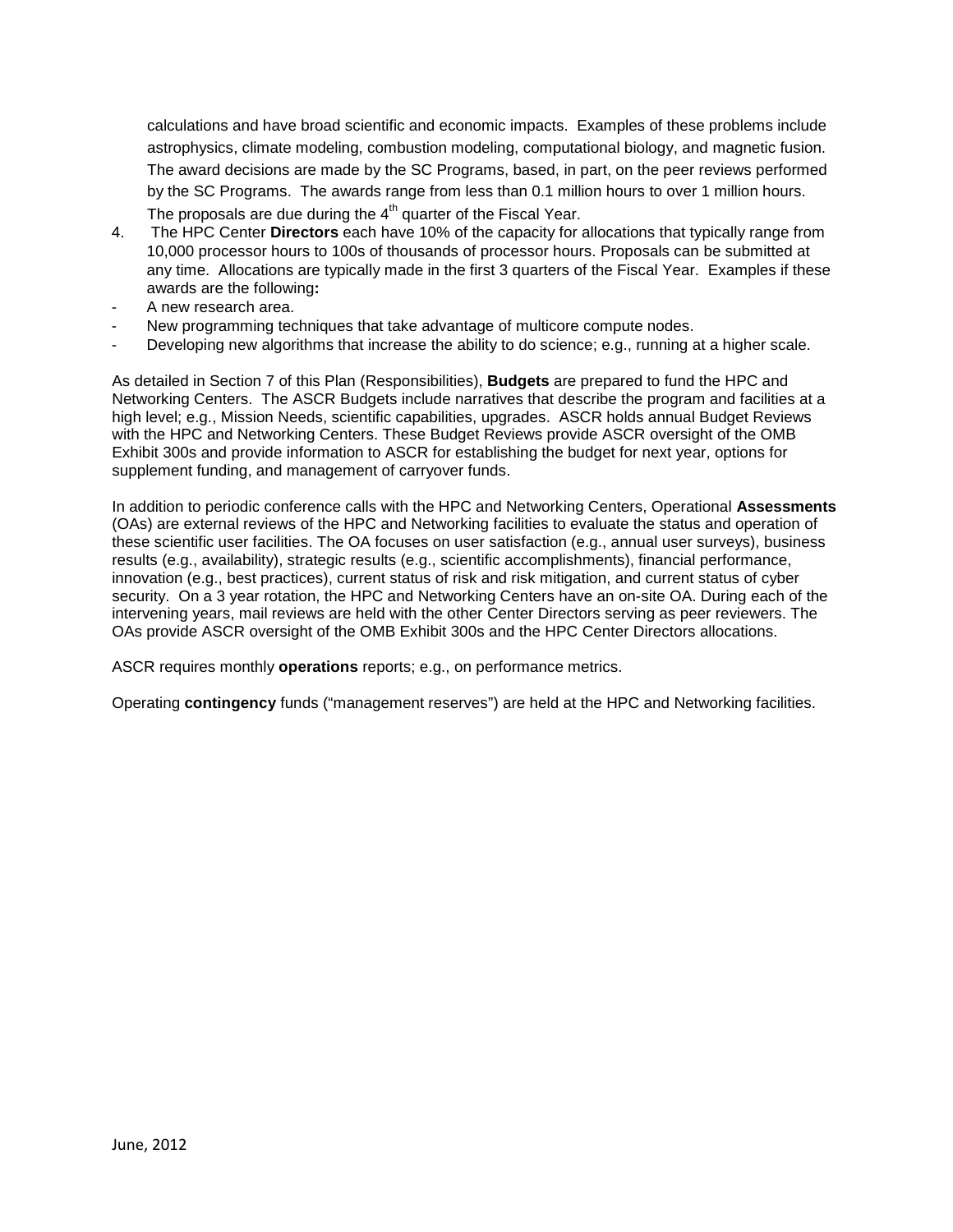#### **6. Upgrades**

Upgrades to the HPC and Networking Centers are required in order to meet the evolving **Needs** of the users. Requirements gathering Workshops with the scientific community are held to identify the Upgrades opportunities for the HPC and Networking Centers.

The following requirements are the basis for a **Tailoring** of the DOE Order 413.3b (for Upgrades > \$20 million and < \$20 million).

The DOE Acquisition Management System establishes principles and processes that translate user needs and technological opportunities into reliable and sustainable facilities, systems, and assets that provide a required mission capability. The system will be organized by **Critical Decisions** (CDs), progressing from broadly-stated mission needs into well-defined requirements resulting in operationally effective, suitable, and affordable facilities, systems, and other products. Within DOE, projects typically progress through five CDs, which serve as major milestones approved by the AE. Each CD marks an authorization to increase the commitment of resources by DOE and requires successful completion of the preceding CD. The amount of time between decisions will vary. Some cost estimate, or cost range, should be provided at each CD gateway, but the degree of rigor and detail for a cost estimate should be carefully defined, depending on the degree of confidence in project scale and scope that is reasonable to expect at that stage. Whatever figure or range that is provided should explicitly note relevant caveats concerning risks and uncertainties inherent in early estimates at CD-0 and CD-1 stages given the immature requirements definition at this juncture. The CDs are the following:

**CD-0** is Approve Mission Need. There is a need that cannot be met through other than material means. ASCR will identify a credible performance gap between its current capabilities and capacities and those required to achieve the goals articulated in its Strategic Plan. The Mission Need Statement (MNS) is the translation of this gap into functional requirements that cannot be met through other than material means. It should describe the general parameters of the solution and why it is critical to the overall accomplishment of the ASCR mission, including the benefits to be realized. The cost range provided at CD-0 should be Rough-Order of Magnitude (ROM) and is used to determine the AE authority designation. It does not represent the PB, which will be established at CD-2.

**CD-1** is Approve Alternative Selection and Cost Range. The selected alternative and approach is the optimum solution. This process uses a systems engineering methodology that integrates requirements analysis, risk identification and analysis, acquisition strategies, and concept exploration in order to develop a cost-effective, preferred solution to meet a Mission Need. The recommended alternative should provide the essential functions and capabilities at an optimum life-cycle cost, consistent with required cost, scope, schedule, performance, and risk considerations. It should be reflected in the site's long-range planning documents. The CD1 documentation includes the Alternatives Analysis and Acquisition Strategy/Plan.

**CD-2** is Approve PB. Definitive scope, schedule and cost baselines have been developed. The documentation must include the long-lead time Request(s) For Proposals and clearly specify the project's approved PB, which includes the TPC, CD-4 date (month and year), scope and minimum Key Performance Parameters (KPPs) that must be achieved prior to CD-4.

**CD-3** is Approve Start of Construction/Execution. The project is ready for implementation; e.g. the procurenebt contract is approved. The project is ready to conduct all construction, implementation, procurement, fabrication, acceptance and turnover activities.

**CD-4** is Approve Start of Operations or Project Completion. The project is ready for turnover or transition to operations, if applicable. CD-4 is the achievement of the project completion criteria defined in the PEP and the approval for Transition to Operations. The approval of CD-4 is predicated on the readiness to operate and/or maintain the system, facility, or capability. Transition and turnover does not necessarily terminate all project activity. In some cases, it marks a point known as Beneficial Occupancy Date (BOD) at which the operations organizations assume responsibility for starting operations and maintenance. The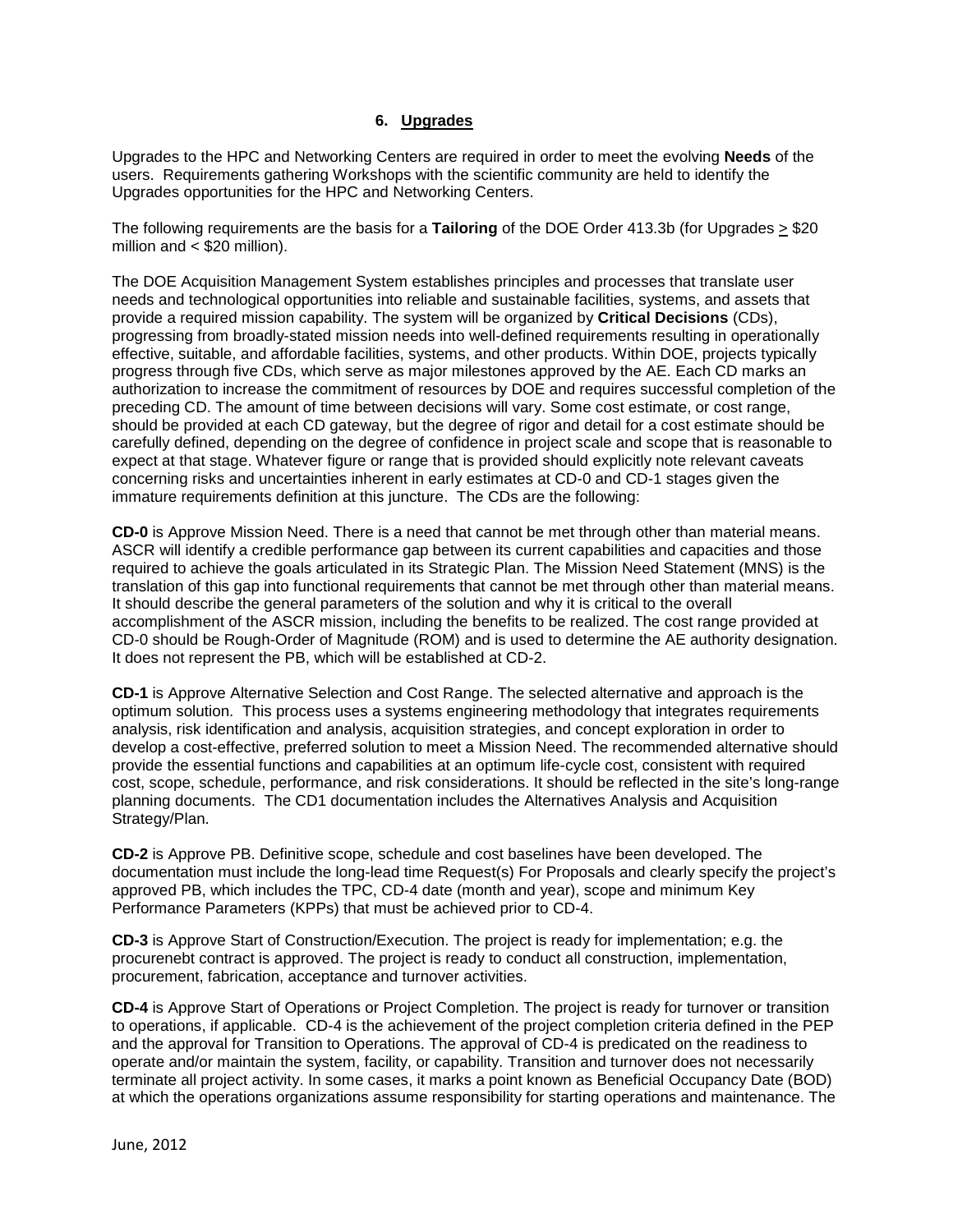AE approves CD-4 upon notification from the project team via an ESAAB that all project completion criteria defined in the PEP have been met. The document signed by the AE approving CD-4 must clearly specify the scope accomplished, the TPC, Key Performance Parameters met, and the completion date (month and year) as it relates to the original CD-2 performance baseline and latest approved baseline change. The date the AE signs the document represents the CD-4 completion date. The CD4 documentation includes Acceptance Testing results and final risk analysis.

**Design-Build** is a project delivery method whereby a single contract is awarded for both design and construction.

(1) The Design-Build approach requires the development of a functional design and clearly stated operating requirements that provide sufficient information to allow prospective contractors to prepare bids or proposals. It also allows the flexibility to implement innovative design and construction approaches, Value Engineering, and other cost and time savings initiatives. The overall objective of the Design-Build approach is the following.

- Enhance efficiencies in project design integration into construction execution.
- Reduce the total cost to DOE.
- Deliver projects faster than by using the traditional Design-Bid-Build approach.

(2) Since the requirements are well-defined early in the process and much of the cost and schedule information and key design criteria are known, CD-1, CD-2 and/or even CD-3 may be accomplished simultaneously. Essentially, in requesting a simultaneous approval, CD-1/2, CD-1/2/3 or CD-2/3, the IPT is asserting the following.

- The project functions and requirements are well known.
- A cost and schedule baseline can be established.

The DOE Order allows early CD-3 approval, namely CD-3A, for **Long-Lead** item procurement. While there is potential risk in procuring equipment before the design is complete, the potential schedule improvement may be significant and more than compensate for the risk. If CD-3A is anticipated, the need for this decision and the process should be documented in the PEP. When exercising Long-Lead procurement, the FPD must consider design maturity and the associated project risk. Activities such as site preparation work, site characterization, limited access, safety and security issues are often necessary prior to CD-3, and may be pursued as long as project documents requesting funds to procure the Long-Lead items and funding approvals are in place.

For HPC Upgrades, **ASCR** typically tailors the CD in the manner listed below because: (1) the Upgrades must be deployed as soon as practical to provide the capability to the science community before the technology is made obsolete by advances in the industry; (2) each HPC upgrade is unique in its objectives, deliverables and tactics, and requires flexibility in the structure of its management to address successfully the context and specific environment for each endeavor, and (3) the HPC Centers **typically** use firm-fixed price, Lease-To-Own (LTO) for HPC equipment.

- CD-0: Mission Need (the LCF has a one MNS for the 2 sites).
- CD-1/3A: Site preparation and the long-lead time LTO Request For Proposal.
- CD-2/3B: Contract approval with Vendor Milestones and Acceptance Testing Criteria.
- CD-4: Upgrade completed; e.g., Acceptance Testing completed.

In some cases, there may be intermediate CDs for prototype HPC equipment. The CDs include the Total Project Costs.

The **Project Execution Plan** (PEP) is the core document for the management of a project. The Federal Project Director (FPD) is responsible for the preparation of this document. It establishes the policies and procedures to be followed in order to manage and control project planning, initiation, definition, execution and transition/closeout, and uses the outcomes and outputs from all project planning processes, integrating them into a formally approved document. It includes an accurate reflection of how the project is to be accomplished, the minimum KPPs for CD-4, funding requirements, technical considerations, risk management, configuration management, and roles and responsibilities. A **preliminary** PEP is required to support CD-1/3A. This document continues to be refined throughout the duration of an n Upgrade; e.g.,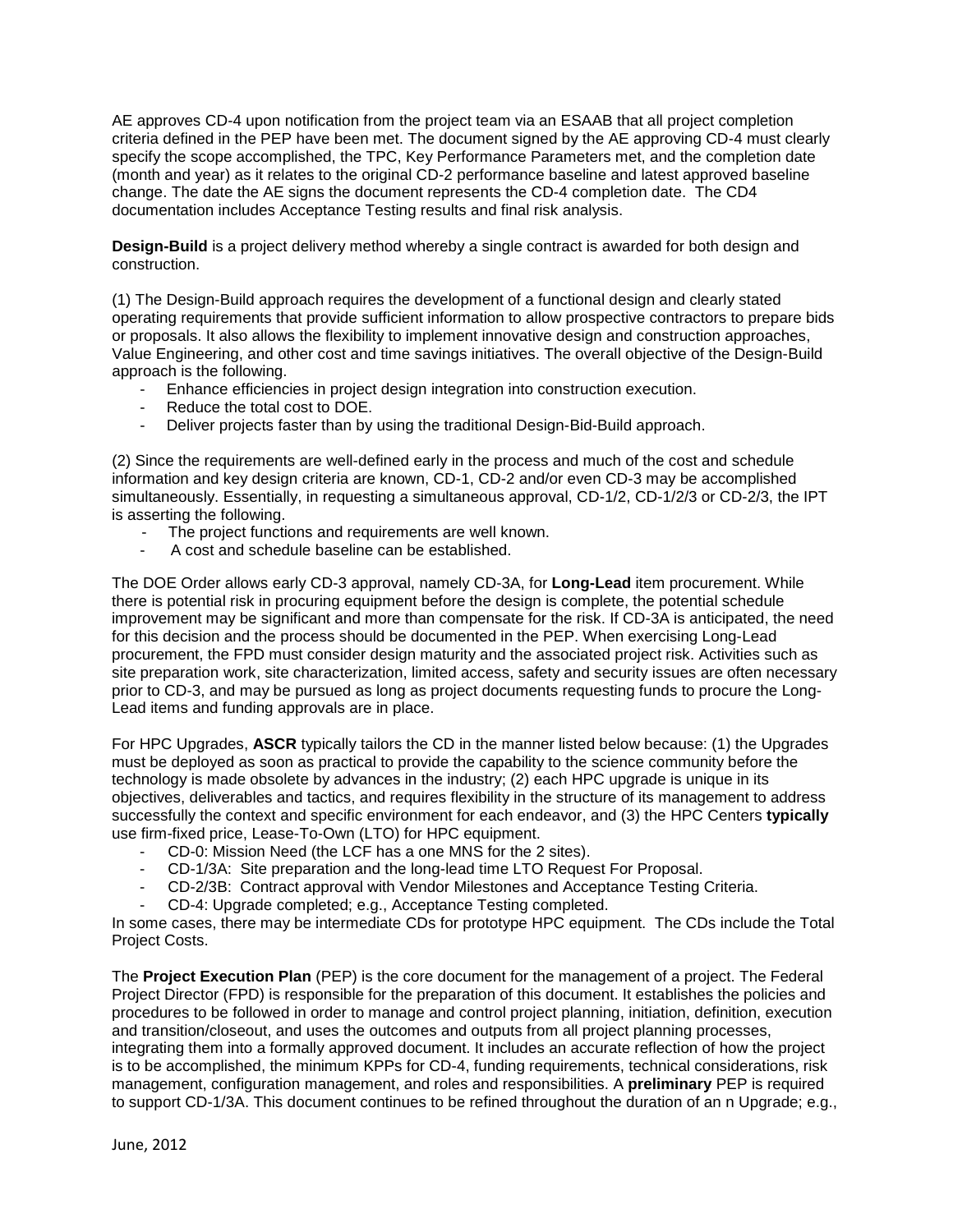the detailed Scope of work and Acceptance Testing Criteria are developed for CD2/3B. PEP revisions are documented through the configuration management process (a sample PEP is available in the guidance for DOE Order 413.3b).

The **Performance Baseline** (PB), as established in the PEP, defines the Total Project Cost (TPC), the Total System Cost (TPC + leases, including financial charges and taxes), CD-4 completion date, performance and scope commitment to which the project must be executed and is based on an approved funding profile. The PB includes the entire project budget (total cost of the project that includes contingency) and represents the DOE commitments to Congress and the OMB. Although only Operating Funds are used for the ASCR Upgrades, the approved PB is controlled, tracked and reported from the beginning to the end of a project to ensure consistency between the PEP and the OMB Exhibit 300s

A PB **Deviation** occurs when the approved TPC, CD-4 completion date, or performance and scope parameters cannot be met. The FPD must promptly notify ASCR whenever project performance indicates the likelihood of a PB deviation. When a deviation occurs, the AE must make a specific determination whether to terminate the project or establish a new PB by requesting the FPD to submit a Baseline Change Proposal (BCP). Additionally, all PB deviation decisions must be reported to the ASCR Facilities Program Manager. An approval by the AE is not required when a PB deviation is determined by the FPD to be beneficial to the project; e.g., lower TPC, earlier completion date, or significant scope enhancements.

A PB **Change** represents an irregular event. The approval by the AE does not constitute approval of individual contract changes and modifications. If a contract change is necessary, the Contracting Officer has exclusive authority to issue changes and modify contracts, but only if the changes or modifications comply with regulatory and statutory requirements. It is critical that the FPD and the Contracting Officer ensure that changes to the contract are identified, issued, administered, and managed in a timely manner over the life of the project and contract. The document signed by the AE approving the BCP must clearly specify the project's revised PB, which includes the TPC, CD-4 date (month and year), scope and minimum KPPs that must be achieved at CD-4. In addition, the AE must endorse any reduction in funding that adversely affects the project's approved funding profile. PB change approval thresholds and authorities should be defined in the PEP. These approval levels must be incorporated into the change control process for each project.

A **Key Performance Parameter** (KPP) is defined by CD-2 and is the Upgrade Scope that if changed would have a major impact on the system or facility performance, schedule, cost and/or risk. In some cases, a minimum KPP or threshold value should be highlighted for CD-4 (project completion) realizing that in many instances full operational capabilities may take years to achieve.

**Risk Management** is an essential element and must be analytical, forward looking, structured and continuous. Risk assessments are started as early in the project life-cycle as possible and should identify critical technical, performance, schedule and cost risks. Once risks are identified and prioritized, sound risk mitigation strategies and actions (including risk acceptance) are developed and documented in the Risk Register. Post CD-1, the risk register (including new risks) should be evaluated at least quarterly. Risks and their associated confidence levels are dependent on multiple factors such as complexity, technology readiness and strength of the IPT. Risks for should be analyzed and reflected in contingencies, budgetary requests, and funding profiles. If an Upgrade has a PB change, this may need to be included in budgetary requests and funding profiles.

The FPD shall organize and lead the Integrated Project/Program Team (**IPT**). The IPT is an essential element in DOE's acquisition process and is involved in all phases of a project. This team consists of professionals representing diverse disciplines with the specific knowledge, skills and abilities to support the FPD in successfully executing a project. The team size and membership may change as a project progresses from CD-0 to CD-4 to ensure that the necessary skills are always represented to meet project needs. Team membership may be full or part time, depending upon the scope and complexity of a project and the activities underway. However, the identified personnel must be available to dedicate an amount of time sufficient to contribute to the IPT's success. Qualified staff (including contractors) must be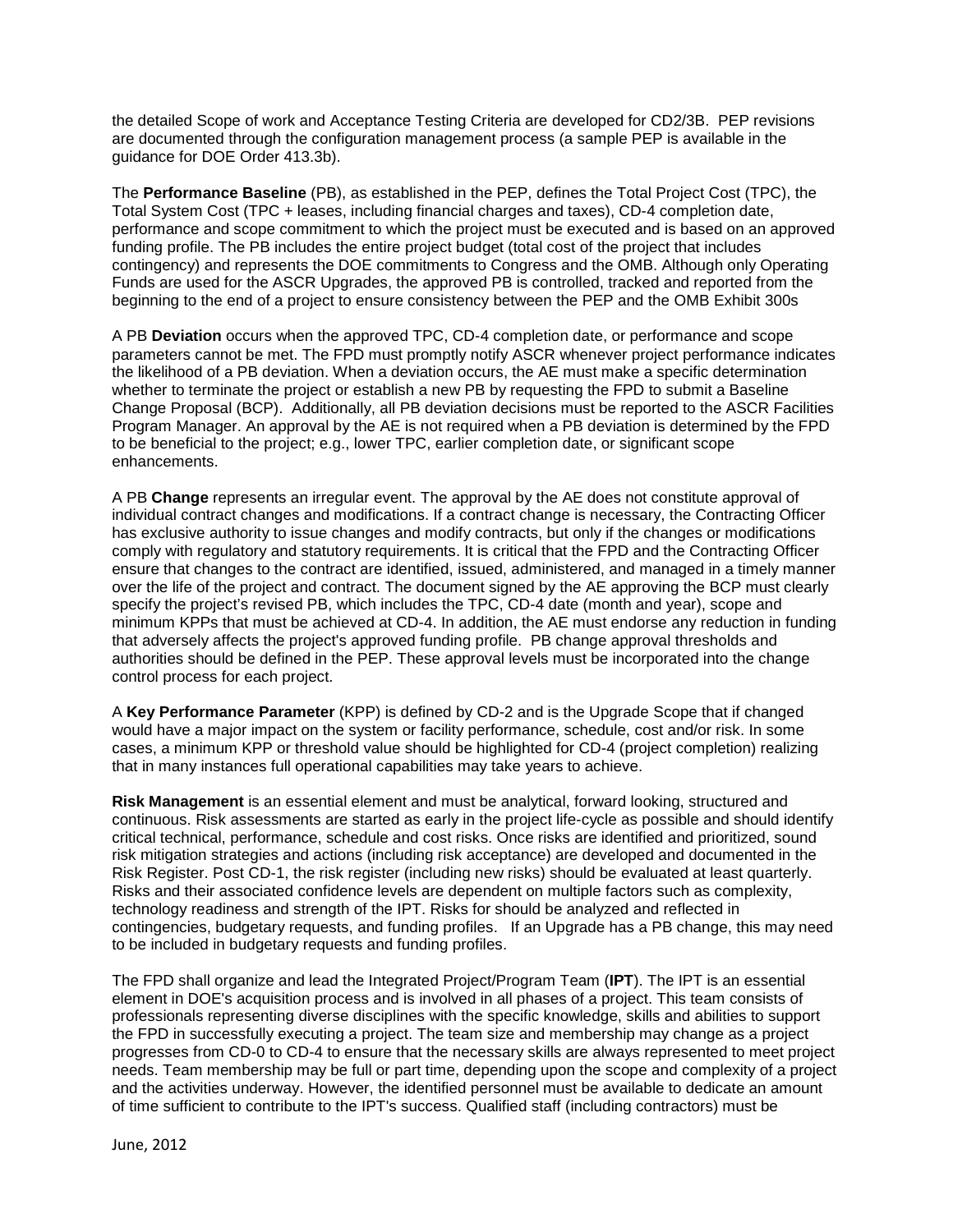available in sufficient numbers to accomplish all contract and project management functions. Project staffing requirements should be based on a variety of factors, including project size and complexity, as well as the management experience and expertise of the project staff. Regardless of the methodology used, once the appropriate staff size has been determined, programs should plan and budget accordingly. The FPD and the team will prepare and maintain an IPT Charter that describes:

- Membership.
- Responsibilities and authority.
- Leads (as appropriate);
- Meetings.
- Reporting.
- Operating guidance.

The IPT will:

- Support the Federal Project Director.
- Work with the Contracting Officer to develop a project Acquisition Strategy.
- Ensure that project interfaces are identified, defined and managed to completion.
- Identify, define and manage to completion the project environmental, safety, health, security, and risk requirements.
- Identify and define appropriate and adequate project technical scope, schedule and cost parameters.
- Perform periodic reviews and assessments of project performance and status against established performance parameters, baselines, milestones and deliverables.
- Plan and participate in project reviews, audits, and appraisals as necessary.
- Review all CD packages and recommend approval/disapproval.
- Review and comment on project deliverables (e.g., drawings, specifications, procurement, and construction packages).
- Review change requests and support Change Control Boards.
- Participate in Operational Readiness Reviews.
- Support preparation, review and approval of project completion and closeout documentation.
- Ensure safety is effectively integrated into design and construction.

An **Acquisition Strategy** (AS) is a key activity formulated by the IPT leading up to CD-1. The AS is the FPD's overall plan for satisfying the mission need in the most effective, economical and timely manner. Supporting the execution of the AS is the procurement strategy that must be documented in writing. The AS represents a high level plan which is approved through the CD review and approval process, and provides greater focus on the analysis and strategies needed to appropriately execute procurements in accordance with sound business practices, statutory, regulatory and policy requirements. The AS references portions of the Acquisition Plan required by the Federal Acquisition Regulations.

A clear and concise **Alternatives Analysis** (AA) shall be developed to include the basis for the alternative selected, how the alternative meets the approved mission need, the functions and requirements that define the alternative and demonstrate the capability for success, and the facility performance requirements, planning standards and life-cycle cost assumptions. The AA or PE should also clearly and concisely describe the KPPs that will form the basis of the Performance Baseline at CD-2. When the purpose of the project is remediation, restoration, or demolition, other forms of documenting the requirements and alternative(s) may be used. The AA or PEP shall describe the following.

- Scope required to satisfy the Program mission requirements.
- Project feasibility.
- Attainment of specified performance levels.
- Assessment of project risks and identification of appropriate risk handling strategies.
- Reliable cost and schedule range estimates for the alternatives considered.
- Project design parameters.
- Impact on the site Sustainability Plan.

The CD1/3A **documentation** includes (but is not limited to):

- Alternative Analysis.
- Acquisition Strategy/Plan.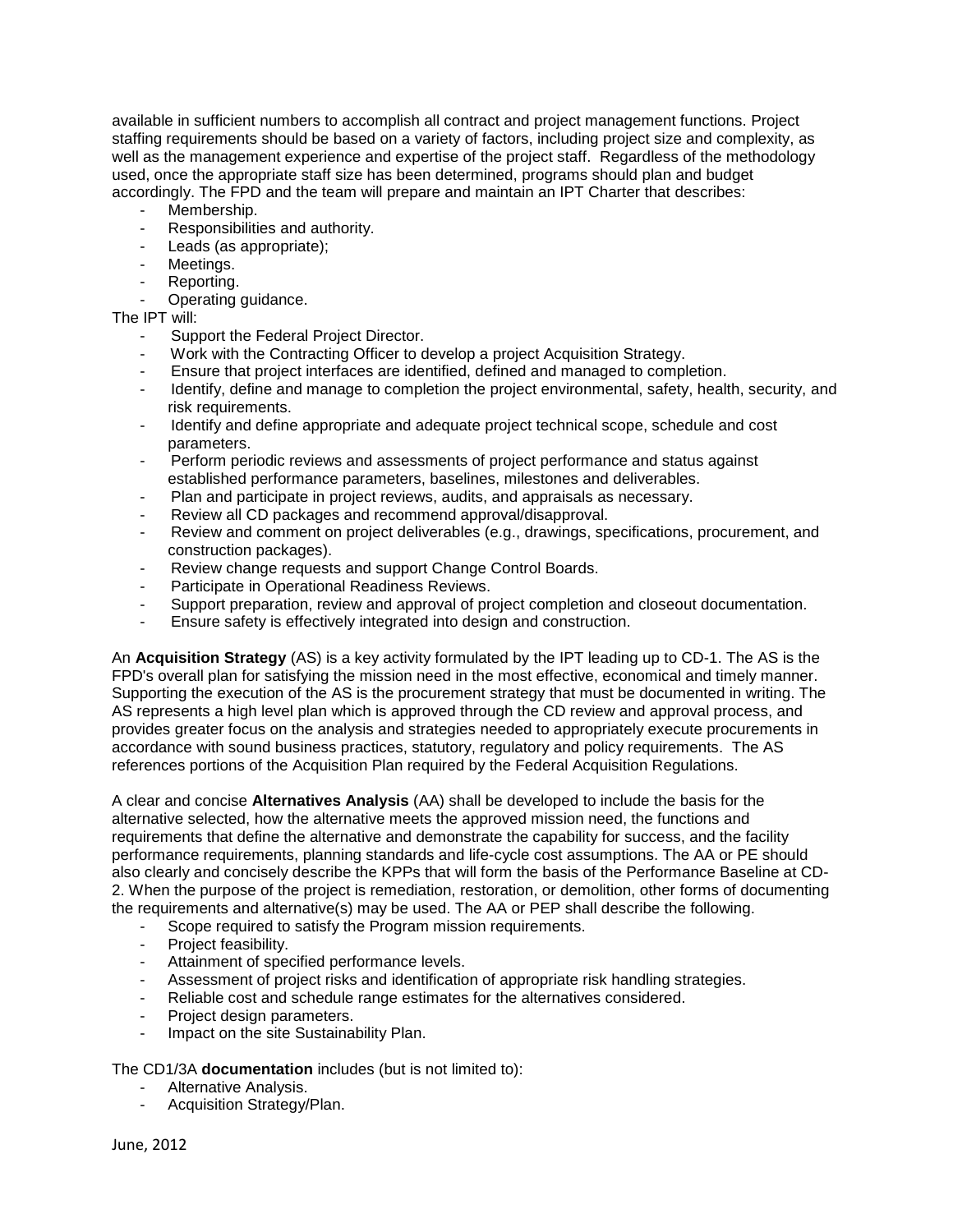- Preliminary PEP.

The CD2/3B documentation includes:

- Risk Management Plan (including the Risk Registry tied to cost and schedule contingencies).
- Detailed Project Cost Estimate and contingencies, including general Funding Profile, time-phased budget details, and assumptions; e.g., vendor quotes, historical data, and engineering judgments.
- Resource loaded Schedule with contingencies, Critical Path, and near Critical Path items.
- PEP, including Work Breakdown Structure (WBS) and WBS Dictionary.
- Acceptance Testing requirements.

The CD4 documentation includes the results of an independent review to verify the conditions for CD4 have been met.

The post-CD4 documentation includes the project Closeout Report and the Lessons Learned report; and the close out of the project in PARS (discussed immediately below).

For project > \$20 million, the Project Assessment and Reporting (IT) System (**PARS**) is used to evaluate the project monthly against the current approved PB, using the following criteria.

- Green Project is expected to meet its current PB.
- Yellow Project is at risk of not meeting an element of the current PB.
- Red Project is highly at risk of requiring a change to the PB by the AE or is not being executed within the AS and PEP.

The FPD prepares the monthly PARS input and loads it into PARS, based on the PARS schedule, and then the ASCR Program Manager assesses the input.

The ASCR Program Managers conduct **quarterly** IPT reviews, where appropriate.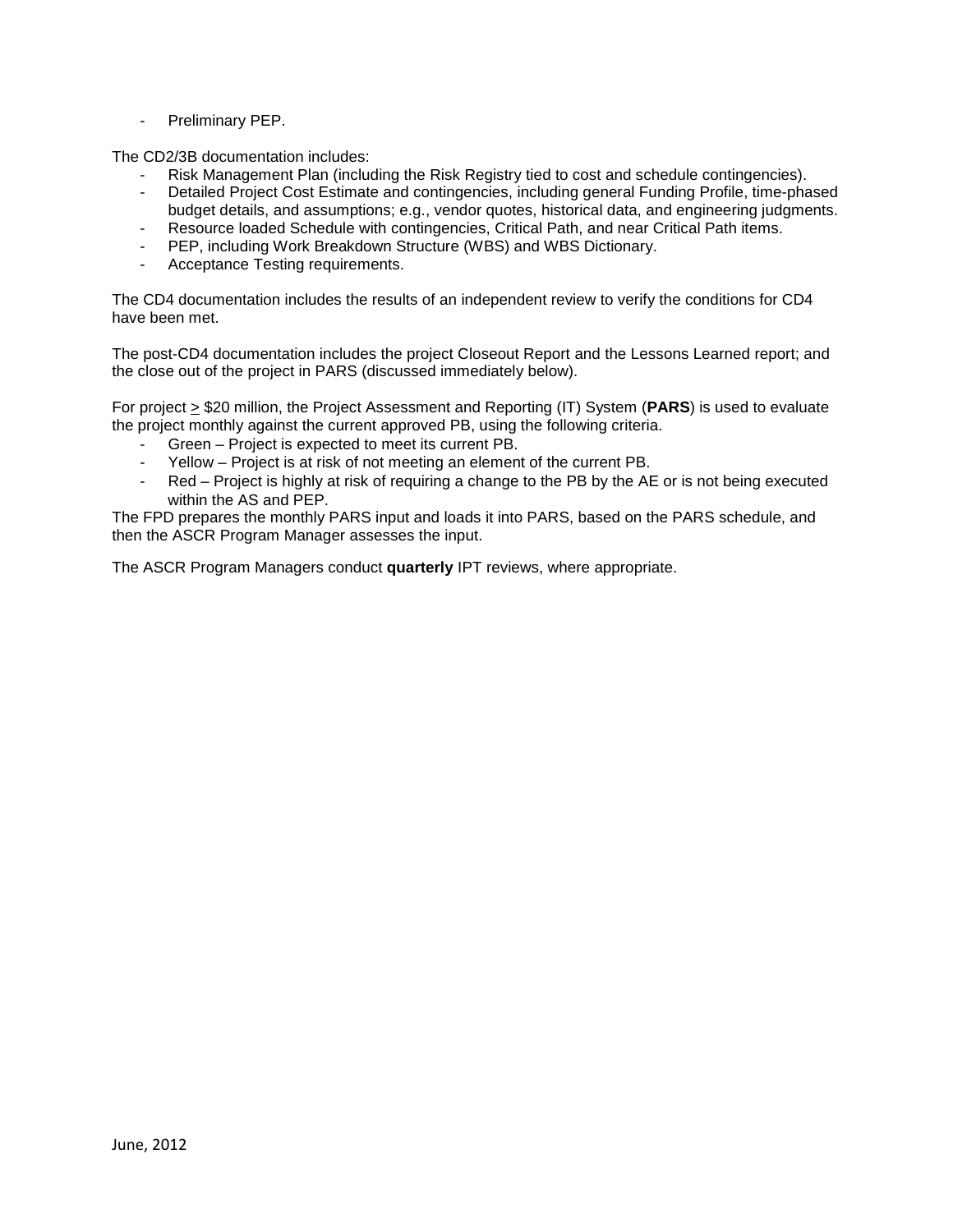### **7. Transition To Operations**

The **DOE** Order states that the Transition to Operations should clearly define the basis for attaining initial operating capability and full operating capability.

During the Transition to Operations of **ASCR** facilities, the hardware and software environment, including file systems and software libraries, may need to undergo further testing at scale to confirm that the HPC facility is ready for scientific studies; e.g., establishment of procedures for allocating resources and the measurement of computing performance in a steady state. With the concurrence of ASCR Program Managers, the HPC facilities solicit proposals or users to test the Upgrade under the conditions similar to Routine Operations. An Early Science period may also be initiated, with large amounts of dedicated time. Following the Transition to Operations, the HPC facility is opened to projects awarded in accordance with the ASCR Allocations Policy. The Upgrade Risk Management Plan should include the risk of the Transition to Operations.

The DOE Order allows Alternative Financing. The HPC Centers typically use firm-fixed price, **Lease**-To-Own (LTO) for HPC equipment, which has the following benefits:

- Financial burden shifted from the Federal Government to the Vendor.
- Flexibility in payment schedules.
- Lease payments do not start, in general, until after successful acceptance testing (for small businesses, advanced payments are sometimes authorized after delivery of the HPC equipment, but before Acceptance Testing).

Analyses are performed on the LTOs. Since the HPC refresh periods are about 5 years, the LTO contract duration are, therefore, typically for not more than 5 years.

ESnet **leases** circuits.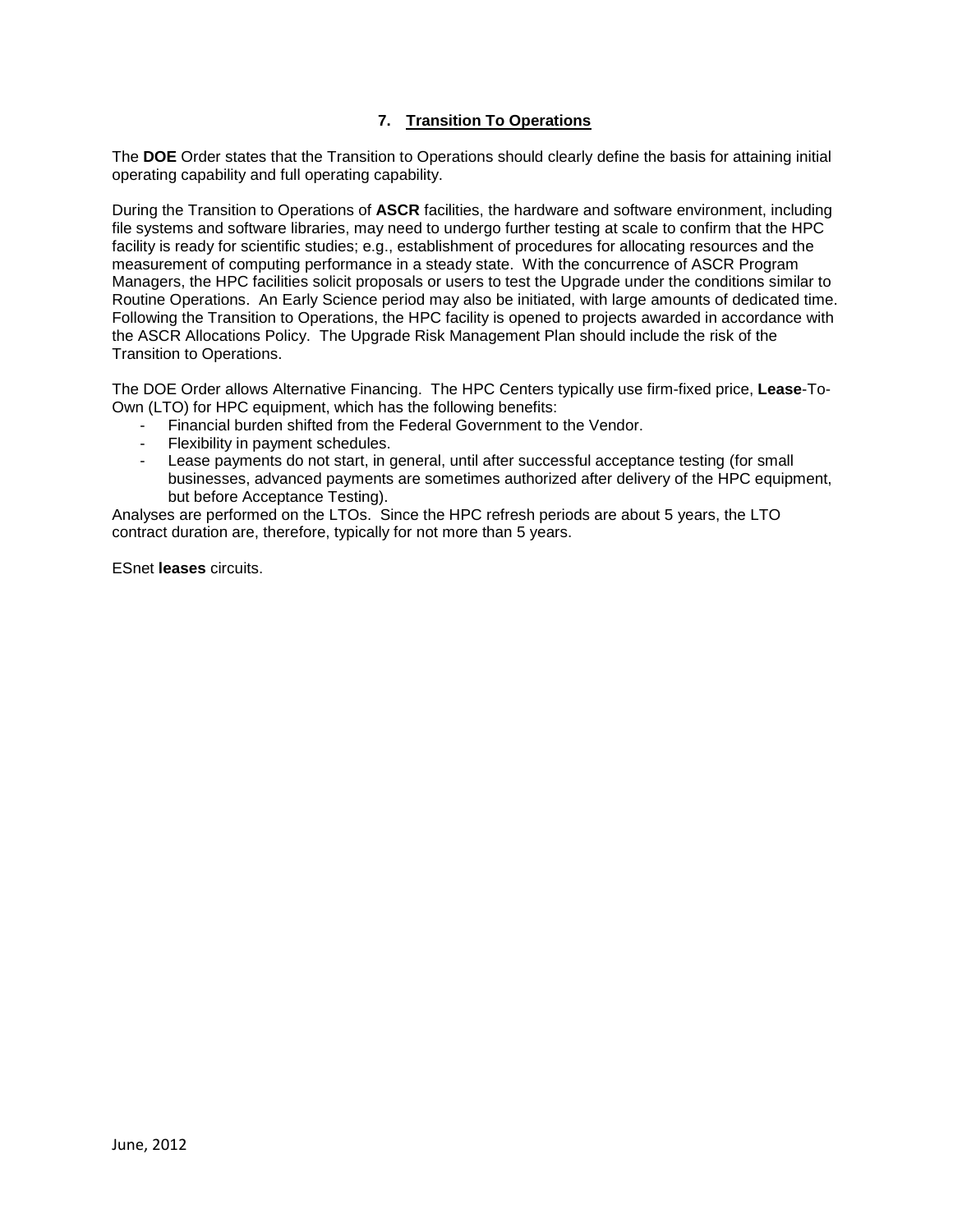# **8. Responsibilities**

Note: This section includes responsibilities for ASCR and the Sites for Upgrades, Transition to Operations, and Operation.

ASCR Associate Director (**AD**)/Acquisition Executive (**AE**):

- Approves annual Budgets, monthly Financial Plans, and the degree of Tailoring for Upgrades and maintenance activities, appointments of Federal Project Directors, Missions Need Statements, Acquisition Strategies, PEPs, and CDs.
- Requests SC PMSO (SC-28) conduct Independent Project Reviews (IPRs) and SC ESAABs.

ASCR Facilities **Division** Director:

- Prepares annual Budgets.
- Approves annual OMB Exhibit 300s, Upgrade Funding Profiles, monthly Dashboards, monthly Upgrade Watch List inputs (if appropriate), Performance Baselines (e.g., LTO contract scope, cost, and schedule), Baseline Change Proposals (as delineated in the PEPs), and updates to this Plan.
- Chairs ASCR ESAABs.
- Requests Budget Reviews (aka "Deep Dives") and Operational Assessments (OAs).
- Issues annual Budget Review Guidance and annual OA Guidance.
- Concurs on monthly Financial Plans,

ASCR Facilities Program Manager (**PM**):

- Provides high-level oversight of the facility Upgrades, Transitions to Operations, and Operations, including Program Management of the ALCC and NERSC ERCAP allocations.
- Participates in Upgrade Reviews (e.g., IPRs), ASCR ESAABs, annual Budget Reviews, OAs, on Integrated Project/Program Teams (IPTs), CD Dry Runs, and Needs and Best Practices Workshops,
- Conducts Site Visits and quarterly IPT Reviews, where applicable.
- Arranges for the peer reviews of ALCC proposals.
- Prepares annual OMB Exhibit 300s, **monthly Financial Plans**, **monthly Dashboards**, and monthly CPIC reports.
- Approves Transition to Operations plans.
- Assesses monthly PARS reports.
- Has peer reviews performed on ALCC proposals, where applicable.
- Provides input to annual Budgets, annual OA Guidance and annual Budget Review Guidance.
- Comments on scientific accomplishments documents, Mission Need Statements, Acquisition Strategies, PEPs, CD documents, Performance Baselines (PBs), Baseline Change Proposals, Upgrade Funding Profiles, monthly Upgrade Watch List input (if appropriate), monthly operations reports, Alternative Analyses, Risk Management Plans, Key Performance Parameters (KPPs), and Upgrade Completion (Acceptance) Criteria,

#### SC PMSO (SC Office of Project Assessment, **SC-28**)

Conducts SC ESAABs and Independent Project Reviews.

Federal Project Director (**FPD**)/ASCR Program Liaison (where applicable):

- Attains and maintains certification in concert with the requirements outlined in DOE Order 361.1B before they are delegated the authority to serve as FPD and/or within one year of appointment, achieve the appropriate level of certification.
- Serves as the single point of contact between Federal and contractor staff for all matters relating to an Upgrade and its performance.
- Establishes PBs, reflective of identified and assessed risks and uncertainties, to include Total Project Costs (TPCs), CD-4 dates, and minimum KPPs. The key project milestones and completion dates shall be stated no less specifically than month and year. The scope will be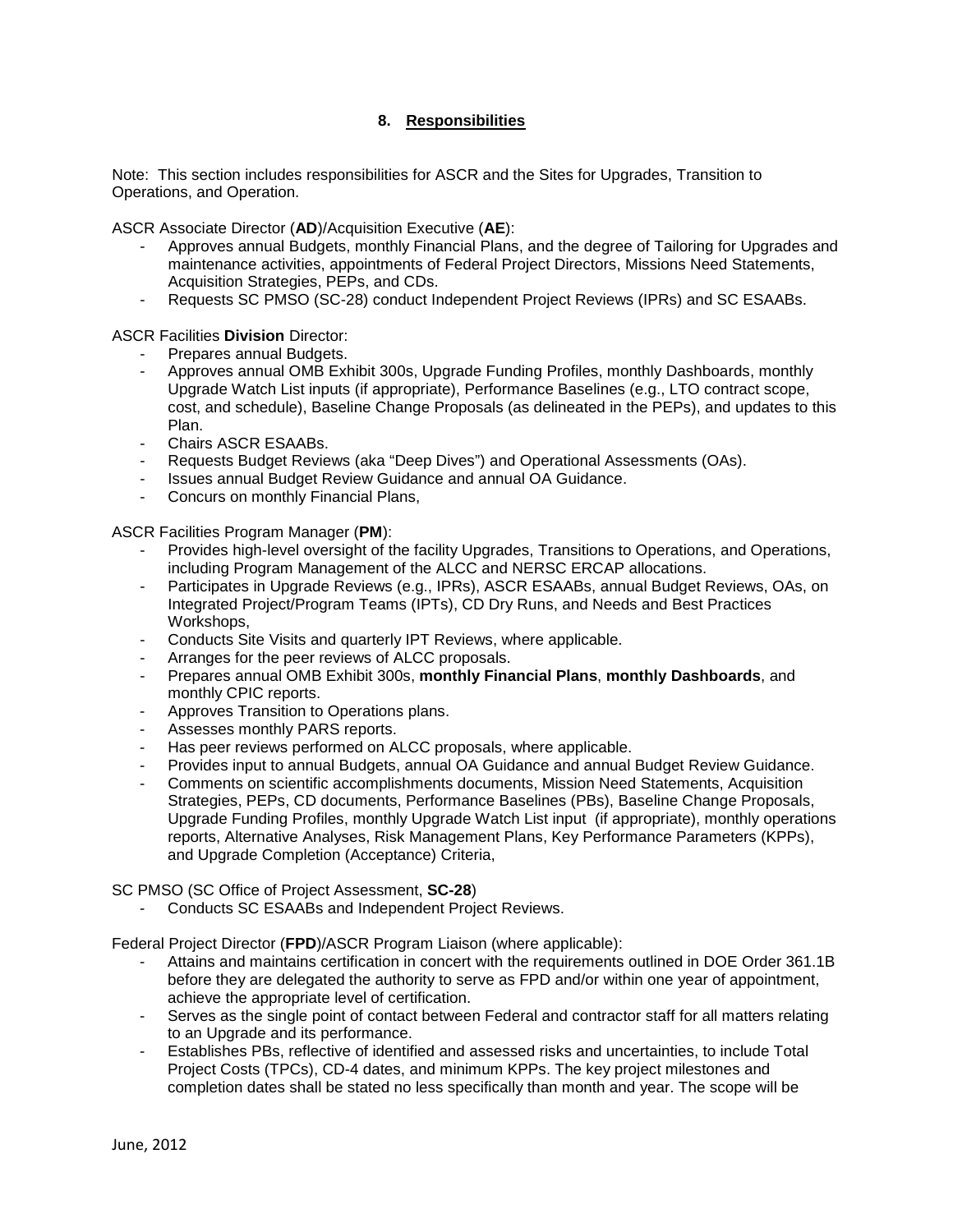stated in quantity, size and other parameters that give shape and form to the project. The funding assumptions upon which the PB is predicated will be clearly documented and approved.

- Chairs Integrated Project/Program Team, including periodic conference calls, and prepares and maintains the IPT Charter and operating guidance with IPT support and ensures that the IPT is properly staffed. Defines and oversees the roles and responsibilities of each IPT member. Provides broad project guidance. Delegates appropriate decision-making authority to the IPT members.
- Ensure the timely, reliable and accurate integration of contractor performance data into the Upgrade's scheduling, accounting, and performance measurement systems.
- Evaluates and verifies reported progress; make projections of progress and identify trends.
- Participates on Upgrade Reviews (e.g., IPRs), ASCR ESAABs, annual Budget Reviews, OAs, CD Dry Runs, NEPA reviews (where applicable), and Operational Readiness Reviews (to determine the facility or area can be occupied from both a regulatory and a work function standpoint).
- Establishes Beneficial Occupancy Dates for the facilities and/or equipment.
- Approves IPT charter and Baseline Change Proposals (as delineated in the PEPs).
- Verifies achievement of KPPs and Project Completion (Acceptance) Criteria and that mission requirements have been achieved. The FPD will verify and document the scope accomplished, TPC, KPPs met, and the completion date as it relates to the original CD-2 performance baseline and the latest approved baseline change.
- Prepares PEPs, CDs documentation, the monthly PARS reports, Upgrade performance measures, (which include Tailoring Strategy), Project Closeout Report, and Lessons Learned reports (which can be part of the Project Closeout Report).
- Provides input to annual Budgets, annual OMB Exhibits 300s, monthly Dashboards, and monthly CPIC reports.
- Comments on Missions Need Statements, Acquisition Strategies, Baseline Change Proposals, Upgrade Funding Profiles, monthly Upgrade Watch List input (if appropriate), Transition to Operations plans, monthly operations reports, Alternative Analyses, Risk Management Plans, Request For Proposals, Contracts, and scientific accomplishments documents.
- Provides oversight of subcontracts; e.g., LTOs.

**Laboratory** Facility/Center Director (or designees):

- Exercises full financial authority and accountability for the Upgrades, Transitions to Operations, and operations; e.g., manages all procurements and human resources and ensures that safety and security are fully integrated throughout the facility.
- Appointed as the Lab Contracting Officer's Technical Representative, as determined by the Lab Contracting Officer.
- Defines Upgrade cost, schedule, performance, and scope baselines.
- Oversees the Upgrade line management organization and ensure the line Upgrade teams have the necessary experience, expertise, and training in design engineering, safety and security analysis, construction, and testing.
- Ensures the development and implementation of key Upgrade documentation; that design, construction, environmental, sustainability, safety, security, health and quality efforts performed comply with the contract, public law, regulations and EOs and DOE O 413.3B Appendix B 11-29- 2010 B-7.
- Participates in annual Budget Reviews, OAs, Needs and Best Practices Workshops, Upgrade Reviews (e.g., IPRs), IPTs, CD Dry Runs, and NEPA reviews (where applicable)
- Prepares scientific accomplishments documents, Mission Need Statements, Acquisition Strategies, Baseline Change Proposals, Transition to Operations plans, monthly operations reports, Alternative Analyses, Risk Management Plans, KPPs, Project Completion (Acceptance) Criteria, Request For Proposals, draft Contracts, Hazard Analysis Reports, Construction Upgrade Safety and Health Plans, NEPA documentation, Security Vulnerability Assessments, and Integrated Safety Management Plans.
- Approves Baseline Change Proposals (as delineated in the PEPs)